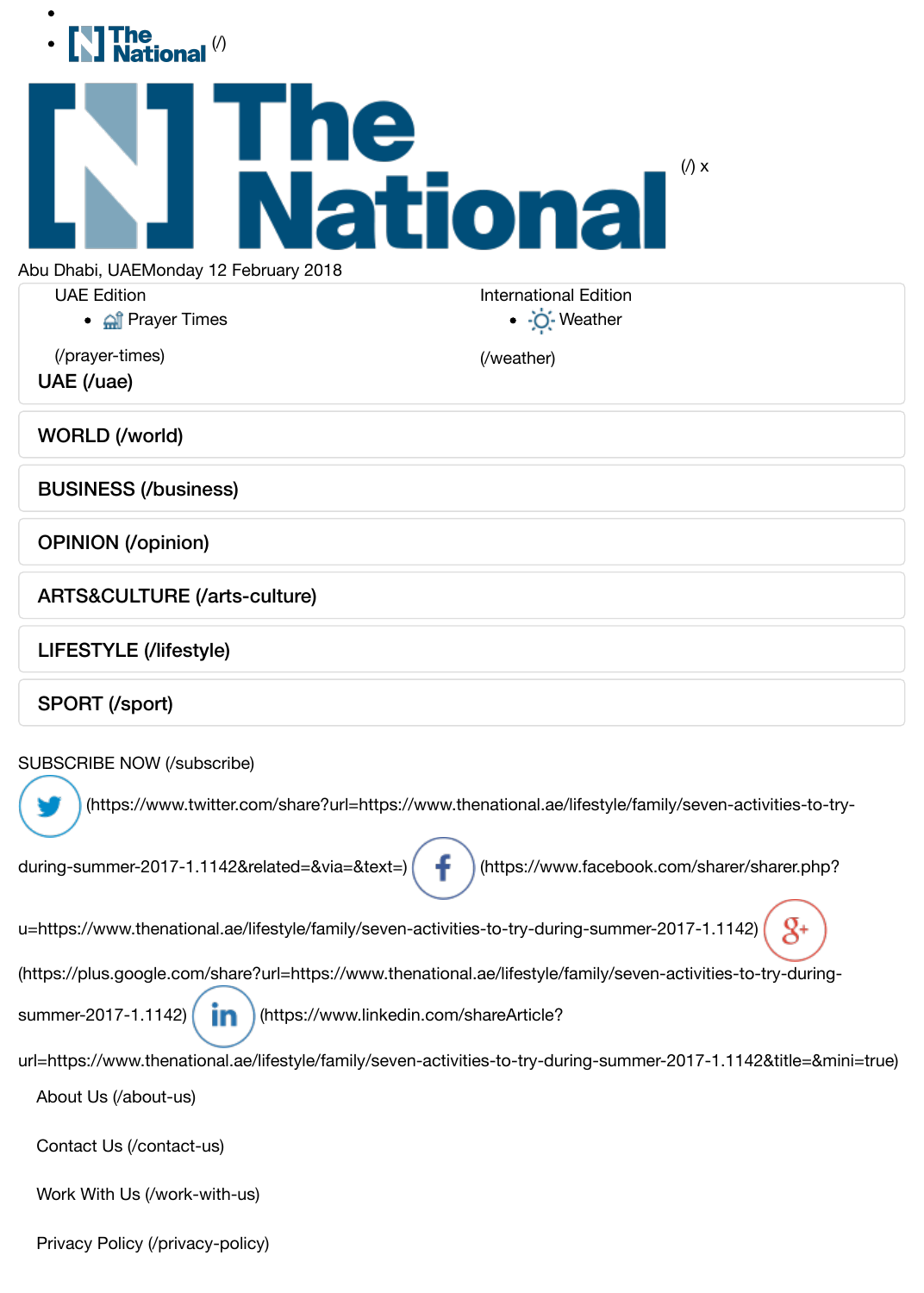[Terms & Conditions \(/terms-and-conditions\)](https://www.thenational.ae/terms-and-conditions)

[Advertise with Us \(/advertise\)](https://www.thenational.ae/advertise)

[Subscribe \(/subscribe\)](https://www.thenational.ae/subscribe)

[Sitemap \(/sitemap\)](https://www.thenational.ae/sitemap)

[HOME \(/\)](https://www.thenational.ae/) / [Lifestyle \(/lifestyle\)](https://www.thenational.ae/lifestyle) / [Family \(/lifestyle/family\)](https://www.thenational.ae/lifestyle/family)

## Seven activities to try during summer 2017

Try your hand at one of these cultural pursuits or potential new hobbies and give your mental health a boost.

### [Claire Malcolm](https://www.thenational.ae/topics/Author/Claire%20Malcolm)

(/topics/Author/Claire%20Malcolm) June 27, 2017

*Updated: June 27, 2017 11:17 AM*

0

shares

(https://www.twitter.com/share?url=https://www.thenational.ae/lifestyle/family/seven-activities-to-try-

during-summer-2017-

```
1.1142&related=TheNational&via=TheNationalUAE&text=Seven+activities+to+try+during+summer+2017)
```
[\(https://www.facebook.com/sharer/sharer.php?u=https://www.thenational.ae/lifestyle/family/seven-activities-to-try-](https://www.facebook.com/sharer/sharer.php?u=https://www.thenational.ae/lifestyle/family/seven-activities-to-try-during-summer-2017-1.1142)

[during-summer-2017-1.1142\) \(whatsapp://send?text=https://www.thenational.ae/lifestyle/family/seven-](whatsapp://send?text=https://www.thenational.ae/lifestyle/family/seven-activities-to-try-during-summer-2017-1.1142)

activities-to-try-during-summer-2017-1.1142) (as a 10

(https://www.twitter.com/share?url=https://www.thenational.ae/lifestyle/family/seven-activities-to-try-during-

[summer-2017-1.1142&related=TheNational&via=TheNationalUAE&text=Seven+activities+to+try+during+summer+2017\)](https://www.twitter.com/share?url=https://www.thenational.ae/lifestyle/family/seven-activities-to-try-during-summer-2017-1.1142&related=TheNational&via=TheNationalUAE&text=Seven+activities+to+try+during+summer+2017)

 [\(https://www.facebook.com/sharer/sharer.php?u=https://www.thenational.ae/lifestyle/family/seven-activities-to-](https://www.facebook.com/sharer/sharer.php?u=https://www.thenational.ae/lifestyle/family/seven-activities-to-try-during-summer-2017-1.1142)

try-during-summer-2017-1.1142)  $( \overline{A}^+ )$  (https://plus.google.com/share?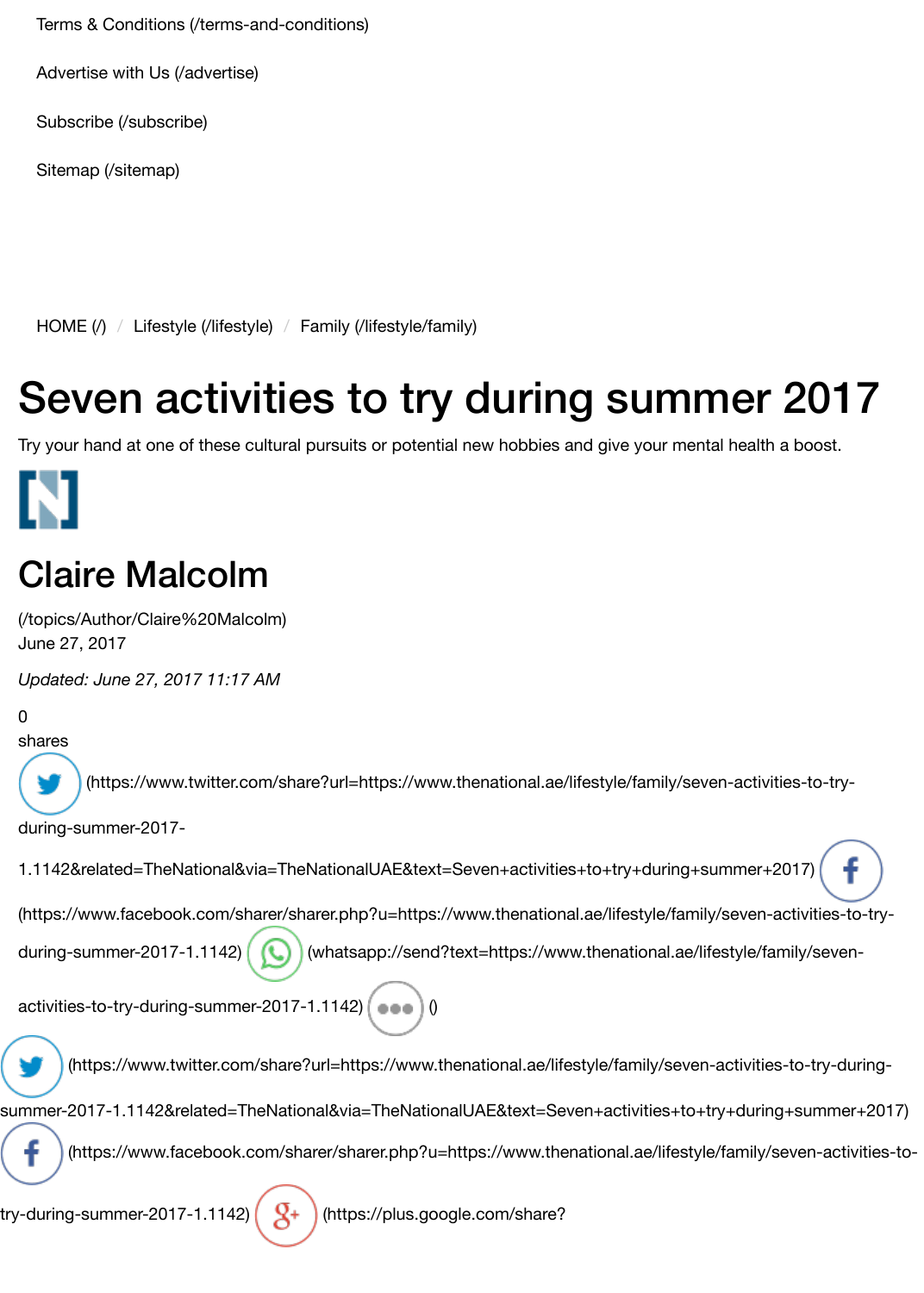[url=https://www.thenational.ae/lifestyle/family/seven-activities-to-try-during-summer-2017-1.1142\)](https://plus.google.com/share?url=https://www.thenational.ae/lifestyle/family/seven-activities-to-try-during-summer-2017-1.1142) in [\(https://www.linkedin.com/shareArticle?url=https://www.thenational.ae/lifestyle/family/seven-activities-to-try-during](https://www.linkedin.com/shareArticle?url=https://www.thenational.ae/lifestyle/family/seven-activities-to-try-during-summer-2017-1.1142&title=Seven+activities+to+try+during+summer+2017&mini=true)summer-2017-1.1142&title=Seven+activities+to+try+during+summer+2017&mini=true) [Neallto:? [subject=Seven+activities+to+try+during+summer+2017&body=https://www.thenational.ae/lifestyle/family/seven](mailto:?subject=Seven+activities+to+try+during+summer+2017&body=https://www.thenational.ae/lifestyle/family/seven-activities-to-try-during-summer-2017-1.1142)activities-to-try-during-summer-2017-1.1142)  $\begin{bmatrix} 1 & 1 \\ 0 & 1 \end{bmatrix}$  (



The demands of everyday life, from long working hours and family commitments to the daily drudge of keeping the house tidy or the lure of slumping on the sofa with the latest Netflix series, has put the hobbyist tradition in jeopardy.

Hobbies and cultural pursuits add structure to our already full lives, allow us to foster new social connections, engage the brain, boost self-confidence, ignite that creative spark and even take us in a different professional direction. There are also physical health benefits such as increased flexibility, improved posture and lower blood pressure.

Mental health gets a boost too, and recent research by New Zealand's University of Otago suggests that everyday creative activity could potentially promote an upward spiral of increased well-being, with other research finding that doing something we love can even help with depression.

With that in mind, why not invest your time and efforts into one of these cultural pursuits – either in the UAE or another country – this summer?

### **Behind the lens**

Dust off the digital SLR and take creative and technical control of your camera with a photography workshop at Dubai-based Gulf Photo Plus. Start with photography Level 1 and learn how to capture holiday memories without touching the auto setting, try your hand at editing with Adobe Photoshop 101, or keep it simple and discover the secret to taking good photographs on a mobile phone. If you are keen to go deeper, there are also short courses in food, motorsports, family and fashion photography, among others.

Workshops include photography Level 1, Dh731 (two four-hour sessions); Adobe Photoshop Level 1, Dh731 (two four-hour sessions); and introduction to studio lighting, Dh915 (5.5 hours). www.gulfphotoplus.com

**Click to win:** A picture says a thousand words, and social media sharing can equal thousands of likes. Sign up for the Hamdan bin Mohammed bin Rashid Al Maktoum International Photography Award's (Hipa) Instagram Photo Contest for a chance to showcase your talent, with a new theme each month ranging from landscapes to siblings.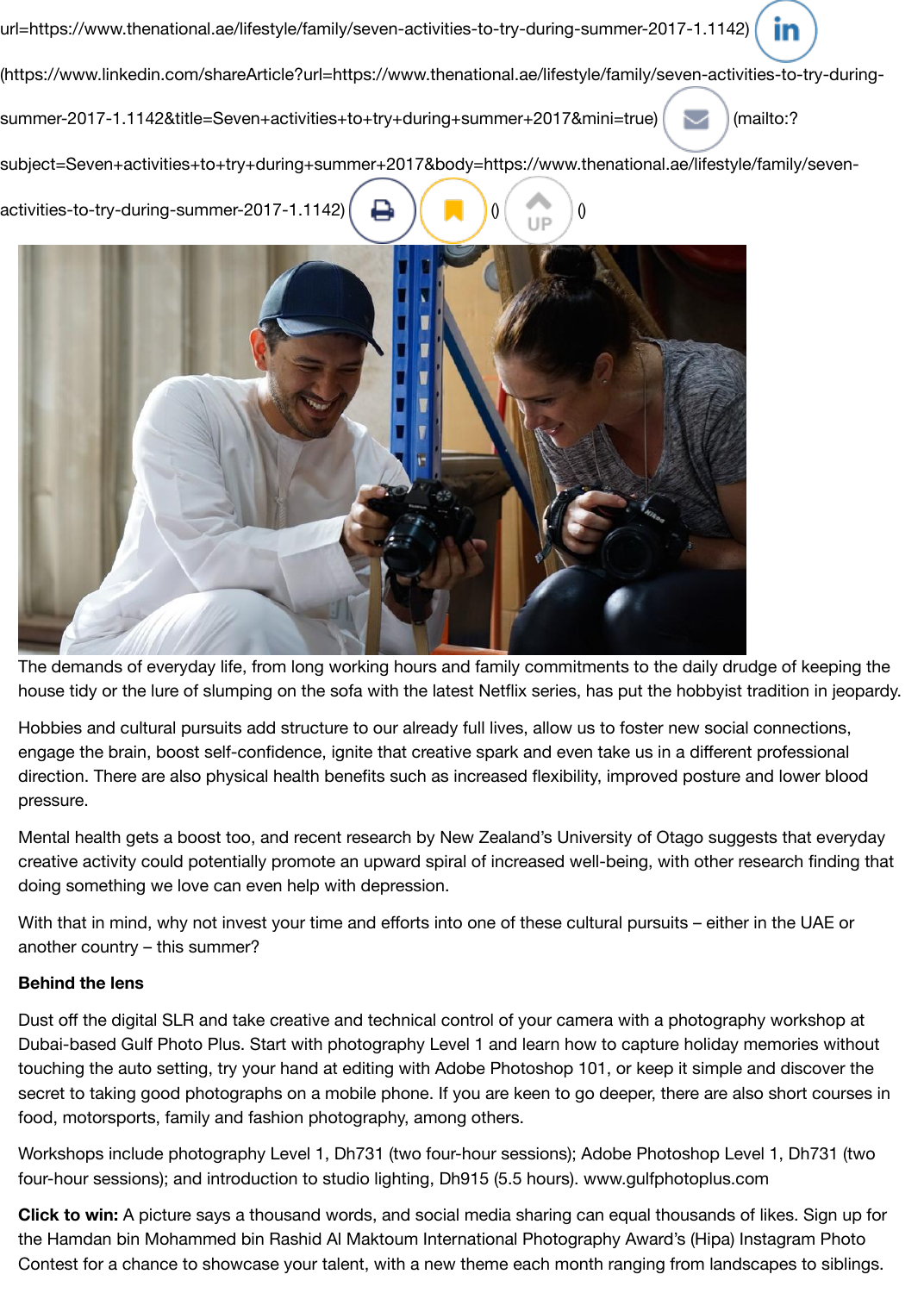www.hipa.ae

#### **Insight into meditation**

If switching off from the outside world and spending some time inside your head is long overdue, then a 10-day vipassana (insight) meditation retreat could be for you. This traditional meditation technique helps centre and balance the mind through sensory awareness and self-observation. Mobile phones, pen and paper, speaking and even direct eye contact are not permitted during the retreat, with the focus on breathing exercises and meditation practice, supported by nightly lectures.

A summer retreat will be held in Ras Al Khaimah from August 25 to September 5. Although it's run on a strictly voluntary basis and free to attend, participants are welcome to help fund a future student. www.ae.dhamma.org

**Meditate on a different plane:** Hop on a flight to any one of the 176 international locations offering the 10-day programme, from the spiritual home of vipassana in India, to Brazil, Mauritius and New Zealand (www.dhamma.org). For a less immersive experience, Inner Space Abu Dhabi (www.innerspaceabudhabi.org) and Illuminations in Dubai (www.illuminations.ae) both offer regular meditation workshops.

#### **School of rock**

Many people will remember being forced to pick up a recorder or twang away at a violin at school, but being able to play a musical instrument is a dopamine-inducing antidote to everyday work stress and also helps improve posture, flexibility and co-ordination. If you dream of playing like Phil Collins or Jimi Hendrix, Solid Rock Dubai has an expansive roster of classes and private lessons including drums, guitar, tabla, saxophone, violin and piano.

One-to-one drum tuition, Dh1,000 for eight classes; group guitar lessons, Dh720 for eight sessions. www.solidrockdubai.com

**The beat goes on:** Get hands-on at events like the annual Drum Camp – The World Music Workshop Festival (www.drumcamp.co.uk), held every July in Suffolk, United Kingdom; or stay closer to home with a Full Moon Drumming experience (www.dubaidrums.com). Alternatively, find your musical inspiration at any one of dozens of international music festivals taking place this summer.

#### **Work that body**

Fitness training can be a personal passion or lead to a change in professional direction, and Impact British Training Solutions runs a selection of short courses for adults who want to be more informed about their favourite leisure activities, or for those considering a career move. The most popular course is the internationally recognised and UAE Register of Exercise Professionals-accredited Level 2 gym instructor programme, which despite its moniker is the first step on the road to becoming a personal trainer. Other Impact BTS courses include aqua fitness instructor, circuit boot camp instructor and group indoor cycling instructor.

Courses cost from Dh6,900 to Dh9,900 for two programmes, or Dh11,900 for three programmes. www.impactbts.com

**Fitness on the move:** If you're not quite ready to make the time and financial investment, but still need some inspiration, factor a fitness event such as the Asia Fitness Conference & Expo in Bangkok (www.asiafitnessbkk.com) or Fitness Expo Dubai (www.fitnessexpo.ae) into your calendar. Wanderlust Festivals (www.wanderlust.com/festivals) also runs health and wellness events throughout the year.

#### **Hola, marhaba, ni hao**

Brush up your rusty high school Spanish, dip your toes into the world of Mandarin or finally commit to conversational Arabic to add a new skill to your CV, engage some grey matter or travel with confidence. Eton Institute offers courses in more than 160 languages with centres in Abu Dhabi and Dubai. Join an eight-week Chinese, Italian or Japanese group class or get to grips with Arabic in three weeks with Eton's summer express option. The Teaching English to Speakers of Other Languages (Tesol) certification programme is also available.

Regular group language classes Dh1,550; Summer Super Express Arabic course, Dh2,550; eight-week Tesol programme, Dh4,990. www.etoninstitute.com